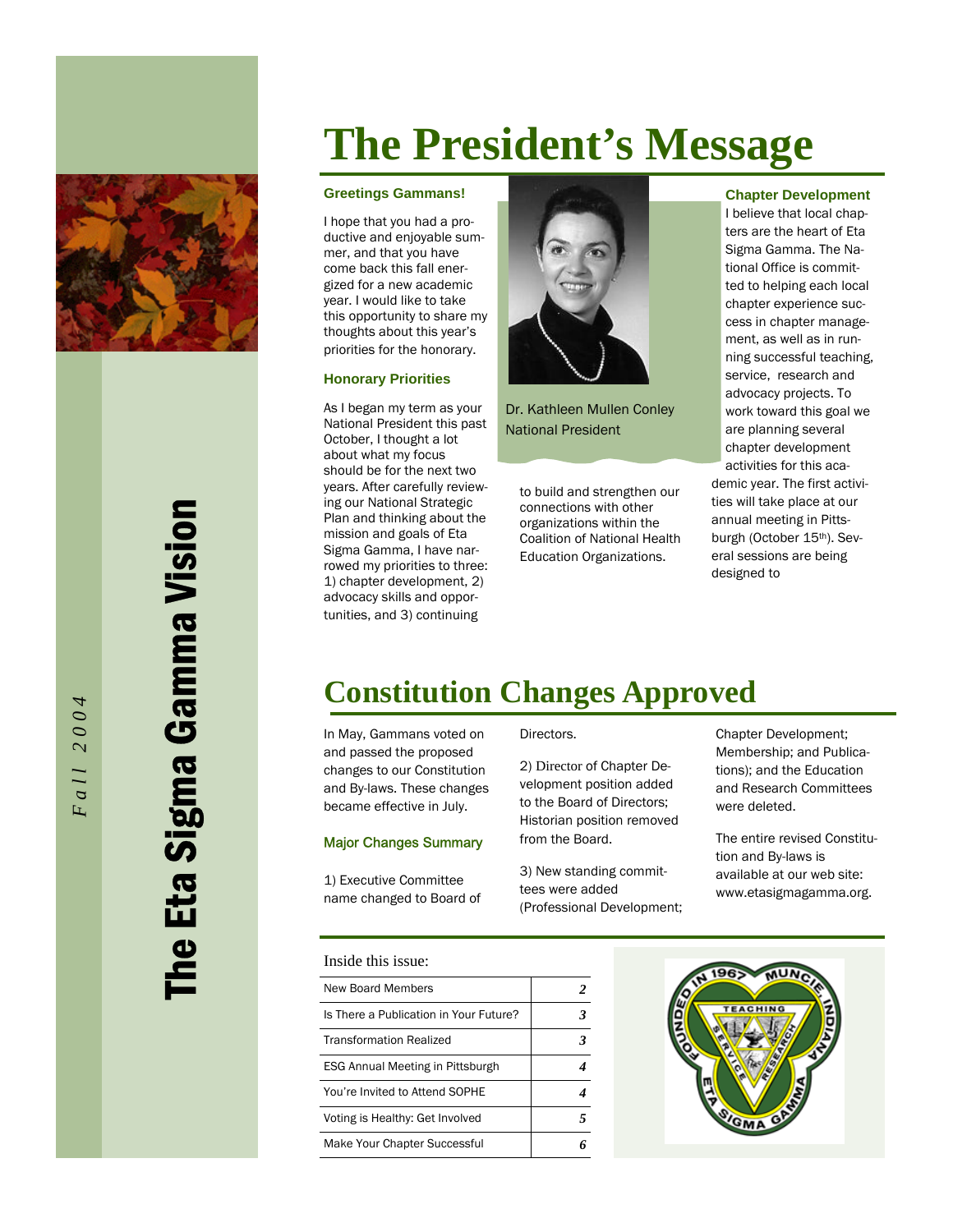# **President's Message continued**

enhance chapter development skills. These sessions will be based on issues mentioned by local chapters in their annual reports over the past three years. Other chapter development activities will occur throughout the year under the guidance of our Director of Chapter Development.

**Advocacy Skill Building** "The World Health Organization defines advocacy for health as 'a combination of individual and social actions designed to gain political commitment, policy support, social acceptance, and systems for a particular health goal or program.'  $"$ <sup>1</sup> I strongly believe that every health educator needs to develop and use advocacy skills, in order to advance both the health education profession and our priority health issues. Throughout the year there will be several activities available to help you gain advocacy skills and practice. This fall I encourage you to participate in the ESG *Voting is Healthy* advocacy project. (You can read more about this on page 5.) In the Spring, Chapters should think about sending several representatives to the Health Education Advocacy Summit. (On page 3 you will find one Gamman's account of last year's Summit experience.) And don't forget to submit an Advocacy of the Year Project Award application next June to give us a chance to recognize your advocacy efforts!

### **Collaboration with other Professional Health Education Organiza-**

**tions** In 1999, Eta Sigma Gamma became a member of the Coalition of National Health Education Organizations (CNHEO). Eta Sigma Gamma has a long history with several member organizations of the Coalition, most notably ASHA (American School Health Association) and AAHE (American Association for Health Education). Our relationships with these two organizations have highlighted Eta Sigma Gamma's school health education roots, and have been extremely helpful in supporting the growth of the Honorary. Membership in the Coalition has made it possible for Eta Sigma Gamma to reach out and establish new relationships, such as our collaboration with SOPHE (Society for Public Health Education). These new relationships will help us to better serve Gammans who specialize in community health education and public health. Over the next few years, the National Office will look for new ways to collaborate with Coalition member organizations to enhance opportunities for all Gammans. You can learn more about the CNHEO at the Coalition web site (http://www.hsc.usf.edu/ CFH/cnheo/).

### **We'll Miss Him!**

In February of this year, Dr. Loren B. Bensley, Jr. resigned his Eta Sigma Gamma positions as National Historian and National Director of Chapter Development, after 21 years of service. Dr. Bensley was the first person to serve in each of these positions. As National Director of Chapter Development, Dr. Bensley wrote our Eta Sigma Gamma Chapter Handbook and gave inservice training opportunities to Gammans across the country. As Historian, Dr. Bensley started the Eta Sigma Gamma Historical Library and helped to document the Honorary's 37 year history. I know that I speak for all of you when I thank Dr. Bensley for his many years of dedicated service to Eta Sigma Gamma. Loren—we will miss you!

### **The New Year Begins…**

Throughout this newsletter you will find information about many opportunities for Gammans. I hope that these opportunities will help you to actively participate in the life of the Honorary. I look forward to working with you to reach the goals of Eta Sigma Gamma. If I can be of assistance to you in your Eta Sigma Gamma adventures, please let me know!

> *Kathleen Mullen Conley, Ph.D. President, Eta Sigma Gamma*  kathleen.conley@emich.edu

Footnote: 1 http:// www.healtheducationadvocate.com



## **Your New Board Members**

### Director of Chapter Development

**Dr. Mal Goldsmith** has been appointed as our new Director of Chapter Development. Dr. Goldsmith is a Professor and Health Education Program Coordinator at Southern Illinois University at Edwardsville. In addition to his recent experience as Eta Sigma Gamma's National President, Dr. Goldsmith brings to this position many years of experience as a faculty sponsor. Dr. Goldsmith accepted his appointment in June.

### Student Member At-Large

Your newly-elected Student Member At-Large is **Ms. Vicki Dooly**, a health education graduate student at Texas State University. Ms. Dooly recently completed her B.S. degree at Texas A&M University, where she served as Secretary for the Alpha Pi Chapter of Eta Sigma Gamma. Ms. Dooly will begin her two-year term in October at the end of our Annual Meeting.

### Professional Member At-Large

**Dr. Debra Sutton** has been elected to the Board of Directors as the newest Professional Member At-Large. Dr. Sutton is an Associate Professor of Health Sciences at James Madison University. Dr. Sutton has served as a faculty advisor or co-advisor for four different chapters of Eta Sigma Gamma, and has served on the national awards committee. Dr. Sutton will begin her three year term in October at the end of our Annual Meeting.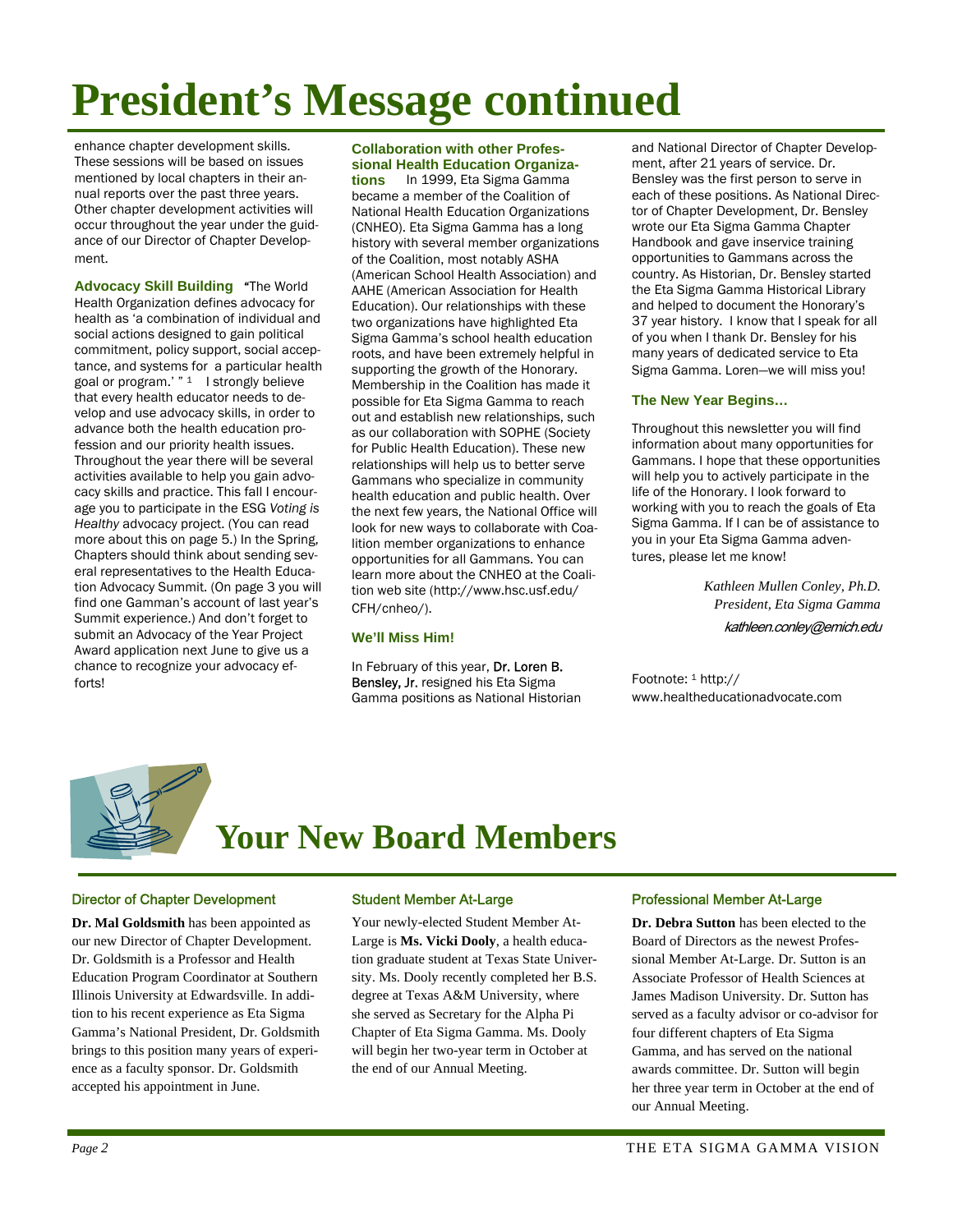## **Is There a Publication in Your Future?**

### **Wanted: Undergraduate and Graduate Students!**

If you are a student and thought that you could not publish in our journal, think again! When a professor tells you that you've done an outstanding job on a paper, a research study, or class project, you should ask him or her if it is worthy of submitting for publication. Chances are that professor would be willing to mentor you as you prepare a manuscript for submission to *The Health Educator*  (especially if that professor is the Eta Sigma Gamma sponsor)!

### The Submission and Review Process

Submitting to *The Health Educator* is an excellent opportunity to learn about the publication process. Our journal is peer reviewed, so any submission deemed appropriate for the journal (more about that in a moment) is sent to three Editorial Associates (reviewers) in what is called a blind review process. This means that the reviewers will not know who has submitted the manuscript. At the same time, the author(s) will not know who is reviewing the manuscript. Reviewers provide feedback on whether the manuscript

is original, significant to health education, timely and current, well-documented, and clearly written. In addition, with research articles, reviewers determine if the purpose of the study is clear, appropriate methods and statistical procedures are used, reliability and validity are reported, results are clearly stated, conclusions are supported by the data, and implications for health education are provided.

Various types of manuscripts are appropriate. Previous articles have included well researched literature reviews (see Bryla, Fall, 2003) and thesis research (see Wycoff, et al., Spring, 2002). Several student authored articles have been results of Eta Sigma Gamma funded project grants (see Curfman, et al., Fall, 2002; Carpenter & Degenhardt, Spring, 2003; Kennett and Lonergan, Spring, 2004).

Every issue of *The Health Educator* includes the Guidelines for Manuscript Submissions. Also, the Guidelines can be found on the Eta Sigma Gamma website under *The Health Educator*. It is very important to follow these Guidelines and to have someone (again, a professor or your ESG sponsor) review the paper for you.

There are no set deadlines for submissions, but if you want something to be considered for the Fall issue, it needs to be submitted by the previous June. For the Spring issue, sub-



missions should be in by November. Take advantage of this opportunity!

*By Roberta J. Ogletree, HSD, CHES, FASHA Editor, The Health Educator, Journal of Eta Sigma Gamma Department of Health Education and Recreation Southern Illinois University Carbondale, IL 62901 (618)453-2777 bobbie@siu.edu* 

### **Transformation is Realized in Washington, DC**

*You can make a difference!* As a student, I didn't really believe this until I flew from Wisconsin to Washington, D.C. for the Seventh Annual Health Education Advocacy Summit, February 28-March 1, 2004.

When my professor mentioned the Advocacy Summit, I jumped at the opportunity. I had become involved with letter writing for other issues and was glad to learn that advocacy held a distinct place within the health education profession.

When I arrived at the conference on a Saturday, I began to feel out of my league. As one of only two undergraduate students at the Summit, I felt a lack of personal accomplishments to be in the company of such "greatness." However, as the day pro-

gressed, I came to realize that the participants were friendly people and potential mentors. This quickly changed my focus.

By Monday afternoon, I felt transformed. As I walked through Washington, D.C. in a suit and on a mission, I was ready for any challenge that might come my way and found myself passionate about the legislative process. This weekend provided me with resources, information and, most importantly, personal growth. I now know that I can make a difference and strongly encourage all students to take advantage of this invaluable learning opportunity!

*By Sarah M. Humphrey Student and member of Beta Phi Chapter University of Wisconsin-LaCrosse* 



*Editor's Note*: *Sarah is grateful for the support she received to attend the Summit from the Eta Sigma Gamma Beta Phi Chapter and the Health Education and Health Promotion Department.* 

Plan now to attend the 2005 Annual Health Education Advocacy Summit!

March 12-14: Save the Dates!!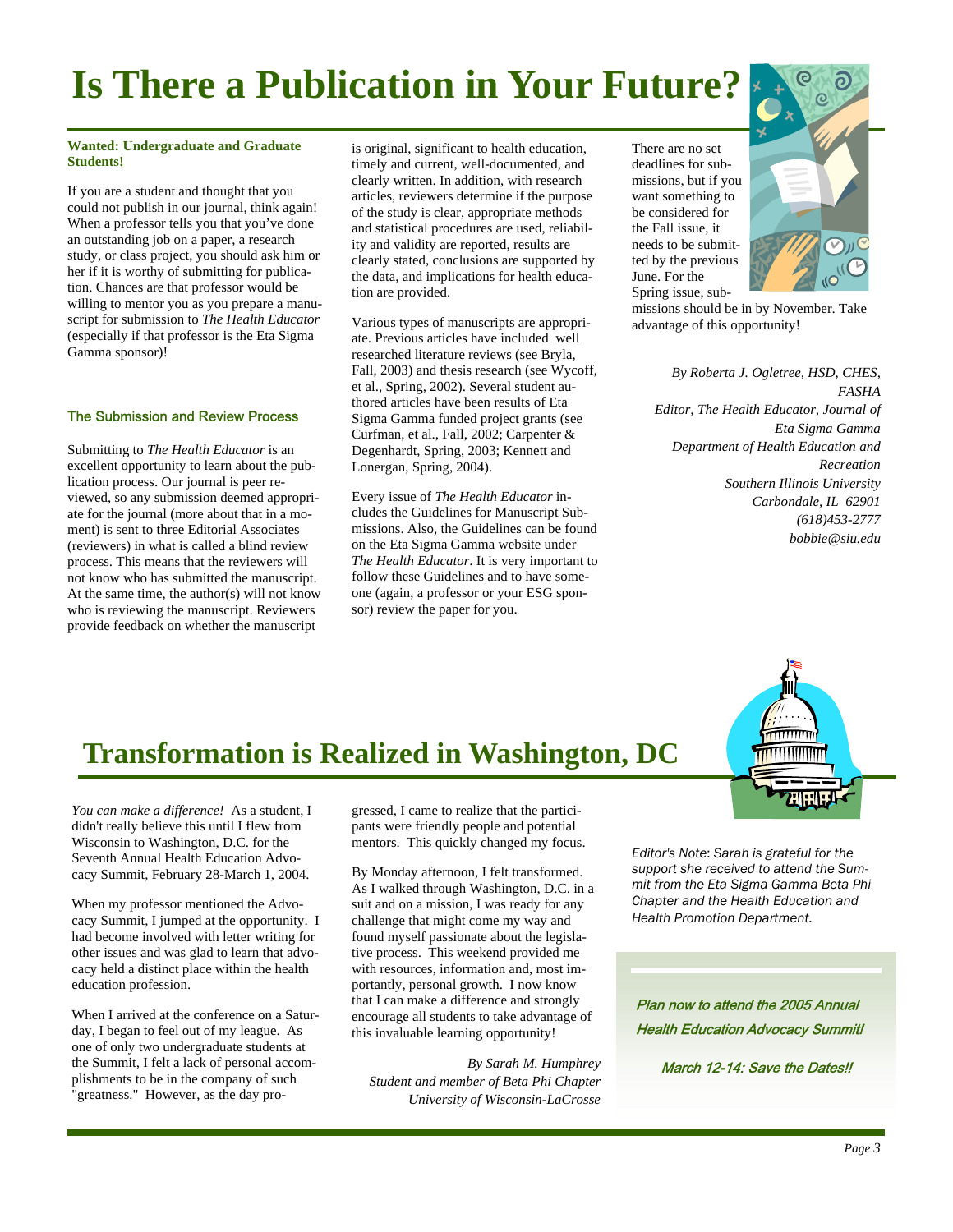## **Come to Pittsburgh for Our Annual Meeting!**

Join with Gammans from all across the country as we gather for our Eta Sigma Gamma Annual Meeting on October 15th, at the Sheraton Station Square hotel in Pittsburgh, PA. This year's meeting will focus on chapter development activities. Come learn about new fund raising ideas and great ways to manage the money you raise. Find out how to get involved in our fall advocacy project. Learn about an easier way to prepare materials for chapter and project awards. And get the latest update on award criteria from our new Director of Chapter Development, Dr. Mal Goldsmith.

Our conference host is the American School Health Association (ASHA). Student Gammans are invited to sign up to serve as an ASHA meeting monitor for the ASHA conference. In return for monitoring



The Eta Sigma Gamma Annual Meeting will be held this year in Pittsburgh, PA in conjunction with the American School Health Association 's Annual Meeting.

at three sessions, ASHA will offer monitors a one year membership in ASHA and one complementary Annual Meeting registration. To apply for this opportunity, email Mary Bamer Ramsier at

(mbramsi@ashaweb.org). When planning

your monitoring schedule, try to keep time open on October 15th to attend the ESG Annual Meeting Activities.

### ESG Annual Meeting Schedule

### 9-10 am: Student Poster Session

1:30—2:30 pm: Fund Raising and Finances

> 2:45—3:45 pm: Advocacy and Awards: Developing Your Skills

4:00—5:30 pm: Business Meeting (Award Presentations and T-shirt Exchange)

5:30—7:00 pm: ESG Social

We hope to see you in Pittsburgh!

## **The Eta Sigma Gamma T-Shirt Exchange**

One of the best-loved activities at our Annual Meeting each year is the Eta Sigma Gamma T-shirt Exchange. Each chapter attending the Annual Meeting brings a t-shirt to give away. All student Gammans are given a contest ticket at

the beginning of the Annual Business Meeting. When the t-shirt exchange fun begins, numbers are drawn from a hat and the lucky Gamman with that

Who will get me?

number gets to pick a t-shirt. Gammans have a choice, however, to take a t-shirt already picked, or one from the pile. There are always a few favorite t-shirts that everyone wants! Join us in Pittsburgh, October 15th, for our Annual T-shirt Exchange!

## **You're Invited to Attend SOPHE**

Don't miss **SOPHE's 55th Annual Meeting November 5-7, 2004, Capitol Hilton, Washington, D.C.,** "The Power and Influence of Health Education: Promoting Monumental Change." Join us in the nation's capital - the epicenter of power and prestige - less than 48 hours after the 2004 Presidential election! Hear from top health education leaders about the election's impact on the national health agenda and efforts in social justice, eliminating health disparities, and other priority areas. Pulitzer Prize author Laurie Garrett (*The Coming Plague: Newly Emerging Diseases in a* 

*World out of Balance* and *Betrayal of Trust: The Collapse of Global Public Health*) will provide the conference keynote on Friday, November 5. The conference also will include 6 workshops; more than 30 concurrent

sessions; an awards banquet at the National Press Club; and special sessions and activities for students throughout the program. For fun, don't miss the conference tours of NIH, National Library of Medicine, U.S. Capitol, and Embassy Row – as well as the ever-popular Wellness Challenge.

SOPHE and Eta Sigma Gamma

SOPHE is proud to collaborate on this conference with Eta Sigma Gamma (ESG). All ESG student members are welcome to regis-

ter at the SOPHE student member rate. ESG will have a session on Saturday November 6th from 12:45—1:30 PM, and will present the ESG Honor Award at the

SOPHE Honors Banquet that evening. And don't forget to stop by our table in the exhibits! We look forward to seeing you in Washington, DC in November!!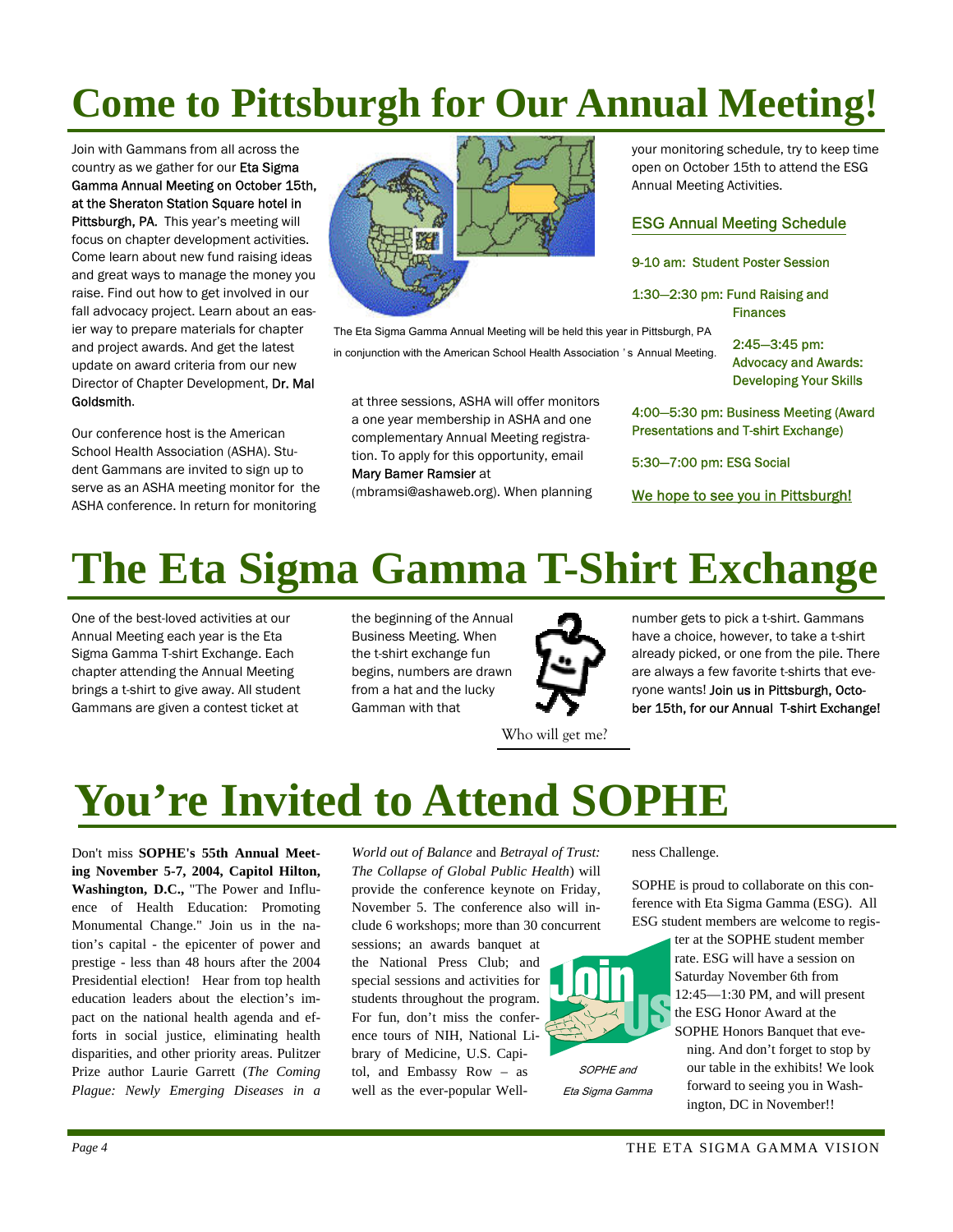# **Voting is Healthy: Get Involved!**

### Where will you be on November 2nd?

Hopefully, you'll be making a visit to your local polling place and casting your vote for President, and for members of Congress. And hopefully, you'll have lots of company, with other young people voting with you in record numbers!

That is the goal of *Voting is Healthy* , Eta Sigma Gamma's 2004 Advocacy Project.

You may be thinking "what does voting have to do with health?" The simple answer is that health is political. Many of the important determinants of health will be affected by policies that will be enacted by the next President and Congress, as well as by your state and local politicians. Access to

health insurance, issues of violence and war and peace, reproductive health rights, and environmental protections are just a few of the health-related issues directly affecting young people that will be impacted by the outcome of the November election. Yet, young people, ages 18-25, have the lowest percentage of registered voters and actual voters of any age group. In the 2000 Presidential election, which was decided by only 537 votes, only 42% of 18– to 24-year-olds voted. The 2004 Presidential race may be another very close election—and every vote counts. It has never been more important to make your voice heard.

The goal of the *Voting is Healthy* advocacy project is to help Gammans get out the message that each vote does count, and to help college students put this thought into action by registering to vote and getting out the vote on election day. Over the summer, several ESG faculty sponsors worked with the National Office to develop a *Voting is Healthy* web site that will help you and your chapter get involved with voting advocacy.

Before we get into the specifics of the project, it is important to stress that Eta Sigma Gamma is a nonpartisan, nonprofit, organization and does not support a particular political party or any specific candidates for office. The Eta Sigma Gamma *Voting is Healthy* project is intended to assist U.S. citizens, especially college students, exercise their right to vote in a fair election process. While participating



in the Eta Sigma Gamma *Voting is Healthy* project you are representing Eta Sigma Gamma, and you should not advocate for political parties, positions, or candidates during these spevote. This step tries to ensure that the election process is fair. One important step ESG Chapters can take is to help educate college students about their voting rights. The *Voting is Healthy* web site will help you learn about your voter rights and will give you suggestions on how to share this information with others.

### Check out the Voting is Healthy

### web site today! Look for the button



on the ESG web site: **www.etasigmagamma.org**

> *By Kathleen Mullen Conley, Ph.D. President, Eta Sigma Gamma*

Get your Chapter involved! Become a part of the Voting is Healthy project.

cific activities. In fact, as a nonprofit organization, IRS rules prohibit ESG from doing these types of partisan activities.

### What Can Your Chapter Do?

There are three major parts to the *Voting is Healthy* project. Each set of activities is explained on the web site in an easy to read, step-by-step manner. You and your chapter can choose to do just one or two parts, or become involved in all three steps.

First, we encourage Chapters to become involved in getting college students registered to vote. Most states have voter registration deadlines in early October, so it is important to get started on voter registration drives right away.

Another important step is getting registered voters to actually go and vote. We call these "Get Out The Vote" or GOTV activities. The *Voting is Healthy* web site offers many GOTV ideas for you to consider.

The final step is called monitoring the

*Editor's Note: The ESG Advocacy Project Committee Members include Dr. Regina Galer-Unti, Dr. Susan McCarthy, Dr. Keely Rees, and Dr. Kathleen Conley.* 

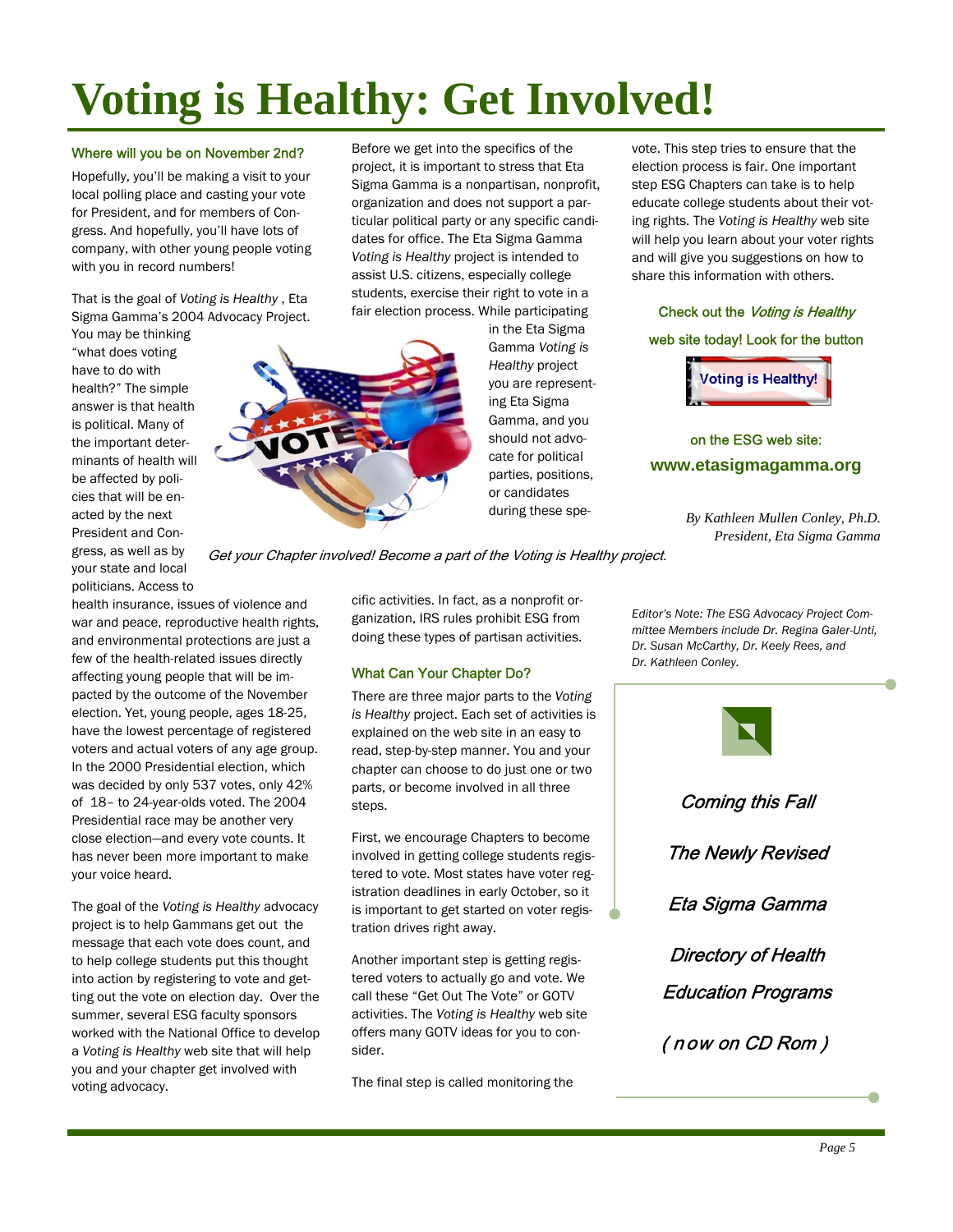# **Making Your Chapter Successful**



It is my privilege to take over as Director of Chapter Development, following in the footsteps of one of my mentors, Dr. Loren Bensley. One of the most significant challenges to Chapters across the Country is that of obtaining and sustaining involvement. In truth there are five key elements that create the foundation for a successful chapter.

### **Marketing**

Students must know who you are and perceive value in membership. Effective use of bulletin boards, t-shirts, e-mail, and web sites, along with visibility within the University and Department will help create an awareness of the organization. Energy is one last component

of marketing that is essential. Leaders need to be motivated and excited about ESG.

*"Leaders need to be motivated and excited about ESG. Your energy and enthusiasm (or lack thereof) will set the stage for how others react to you and ESG."* 

Your energy and

enthusiasm (or lack thereof) will set the stage for how others react to you and ESG.

### **Organization**

Regularly held meetings and an organizational structure that demonstrates an efficiently run organization help members believe they are part of something worthwhile. This includes a functional executive committee, clear goals and objectives, and a meaningful operational plan for the year. When Gammans attend a meeting and everyone stares at each other, it is easy to perceive the meeting as a waste of time. A clear

agenda along with meaningful direction help the group feel part of a worthwhile endeavor.

### **Broad-based Participation**

When individuals feel that they have input and their opinion is valued they are more likely to find value in an experience. Officers who avoid dictating the activities of the chapter and who avoid doing everything themselves will enable members to participate more effectively. This in turn will help others develop and will increase the likelihood that they sustain their efforts.

### **Training**

The intent of training is not to put stu-

dents back in a classroom setting. Its focus is on developing knowledge and skills that go beyond or build upon what is being learned in professional preparation. Officers need training in leadership, communication skills and plan-

ning. Members need training in understanding what ESG is all about, along with knowledge and skills to effectively reach the goals and objectives of the Honorary. Training could focus on web page development, advocacy, writing for publication, Grant writing, program planning or a multitude of other topics. In truth the

best way to identify training needs is to do an actual needs-assessment. Ask Gammans what they would like to learn. When people are trained they not only do a better job at a task, but they see value in their membership.

### **Fun**

Let's face it school is stressful. While ESG can be work, it must be more than another demand for an overloaded schedule. Leaders must be sure to build in laughter and social events that can help keep balance in the lives of members. Remember it is the relationships we form that ultimately shape the important memories we have. Help Gammans to build relationships and have fun times as they carry out their responsibilities. The more they enjoy what they do the more they stay involved. This is a lesson for all of us throughout our lives!

As Director of Chapter Development I am always available for your Chapter. If you have questions, the need for training or just need to vent please contact me. I'll try to help or find someone who can. I hope to see all of you at our National Meeting in Pittsburgh. Have a great start to your school year!

> *Mal Goldsmith, Ph.D., CHES Past President and Director of Chapter Development mgoldsm@siue.edu*

*"Remember it is the relationships we form that ultimately shape the important memories we have."*